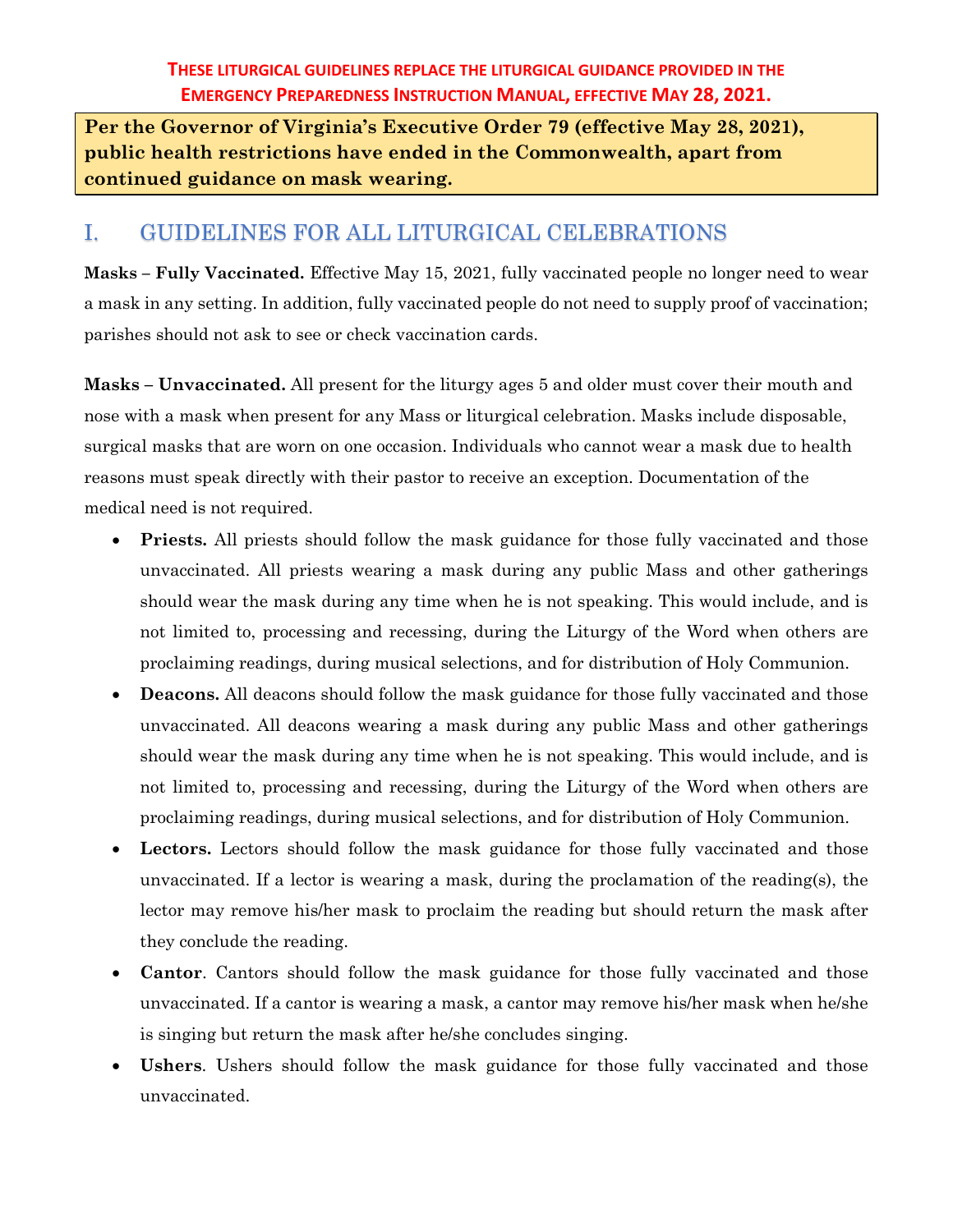- **Altar Servers**. Altar servers should follow the mask guidance for those fully vaccinated and those unvaccinated. The recommendation to suspend the ministry of altar servers was removed effective April 1, 2021; parishes may resume this ministry at the discretion of the pastor.
- **Lay faithful, including religious sisters and seminarians.** The lay faithful, including religious sisters and seminarians, who are 5- years of age or older as well as those receiving Holy Communion must wear a mask during public Mass and other gatherings based on their vaccinated status, *i.e.*, fully vaccinated individuals do not need to wear a mask. Anyone who is 5- years of age or older who is not vaccinated must wear a mask.

#### **Hand sanitizer.**

Parishes are encouraged to continue the practice of offering hand sanitizer. All present are encouraged to use hand sanitizer, when it is available.

#### **Inviting parishioners to attend liturgical celebrations.**

Parishes should no longer need a plan to invite parishioners to attend liturgical celebrations, *e.g.*, online registration system, etc., as public health restrictions have ended effective May 28, 2021, including social distancing.

#### **Flyer for church doors.**

Parishes should include flyers on church doors indicating that fully vaccinated individuals are not required to wear masks, but those who are unvaccinated are required to cover their mouth and nose with a mask.

#### **Usher's functions at liturgical celebrations.**

The Usher's functions at liturgical celebrations may return to pre-COVID-19 customs and practices at the parish. For example, the usher **no longer** needs to ask households questions before entering the space where liturgical celebrations are celebrated; take temperatures; seat people socially distanced; monitor the capacity limit, as there is no longer a limit; direct people to exit the space when liturgical celebrations conclude, etc.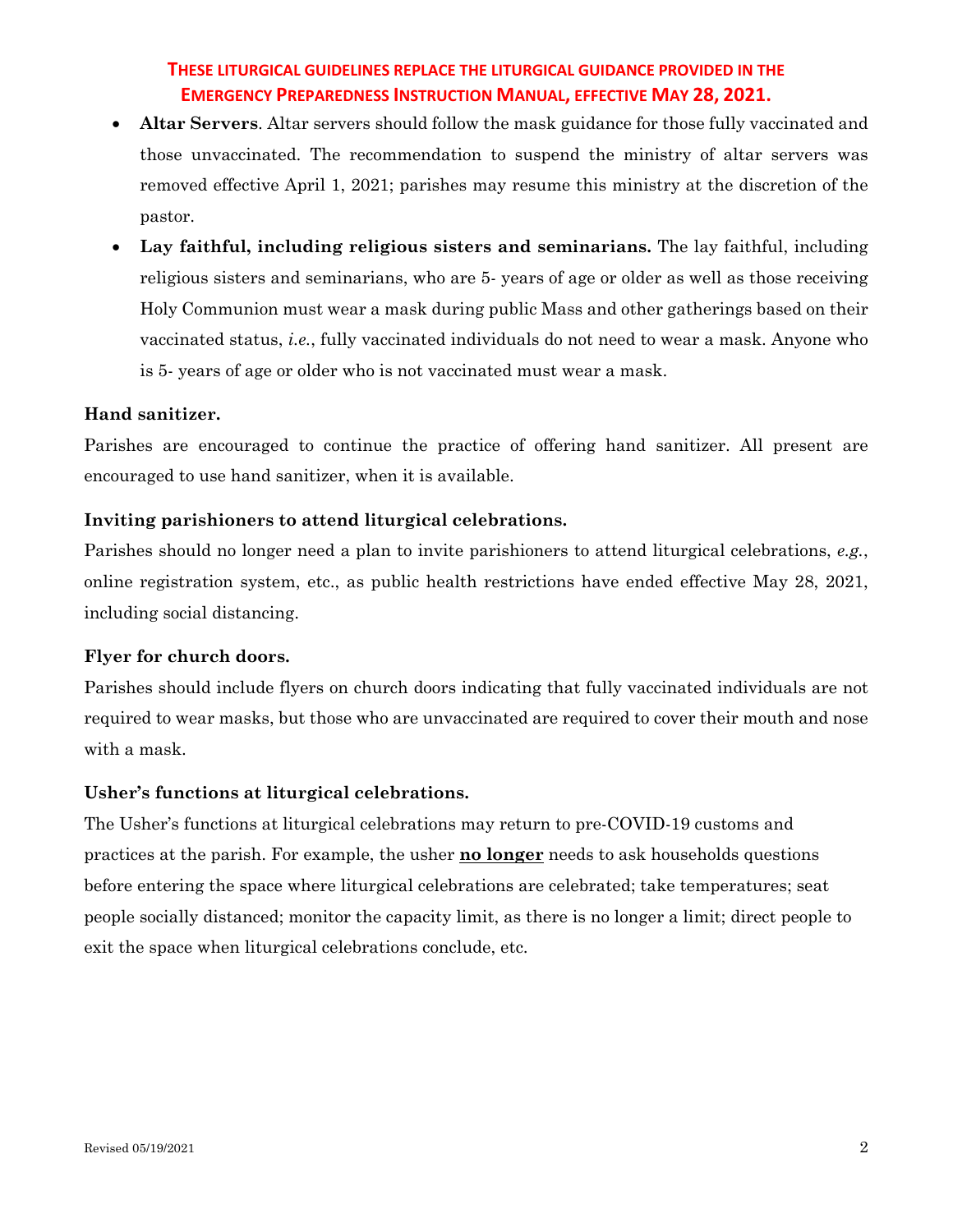#### **Music Ministry.**

- Choirs may resume as of May 28, 2021.
- Instrumentals. Parishes may resume the use of any additional instrumentals, which includes strings, percussion, brass, and/or wind instruments. **However, if wind or brass instruments are incorporated into the music ministry at a liturgical celebration, these instrumentalists should maintain social distancing of 10 feet, as mentioned in Executive Order 79.**
- Hymnals and/or paper worship aids. Parishes may resume the use of hymnals and/or resume/continue the use of paper worship aids.

#### **Nursery and cry rooms.**

Parishes may resume the use of a cry room and nursery with attention to proper cleaning.

#### **Outdoor or parking lot liturgical celebrations.**

With social distancing restrictions lifted, all liturgical celebrations should occur in the church and not outside or in a parking lot, including, *e.g.,* Mass, Adoration, Benediction, Sacrament of Reconciliation, Distribution of Communion outside of Mass or after Mass celebrated inside the church and/or other secondary space, etc.

# II. GUIDELINES FOR THE CELEBRATION OF MASS

#### **Dispensation from the obligation to attend Mass.**

Though capacity limits for liturgies is lifted effective May 28, 2021 and those fully vaccinated may attend liturgical celebrations without a mask, some members of the faithful may not feel comfortable at liturgical celebrations with unmasked attendees or their attendance may be challenging due to conditions set forth in the existing Executive Order (*e.g.*, fully vaccinated parents whose children must wear masks who are over the age of 5 and/or unvaccinated), Bishop Knestout continues to dispense all of the faithful of the Diocese of Richmond from the obligation to attend Mass on Sundays and holy days until further notice.

#### **Daily Mass schedule.**

Parishes should consider resuming their regular, pre-COVID-19 Mass schedule.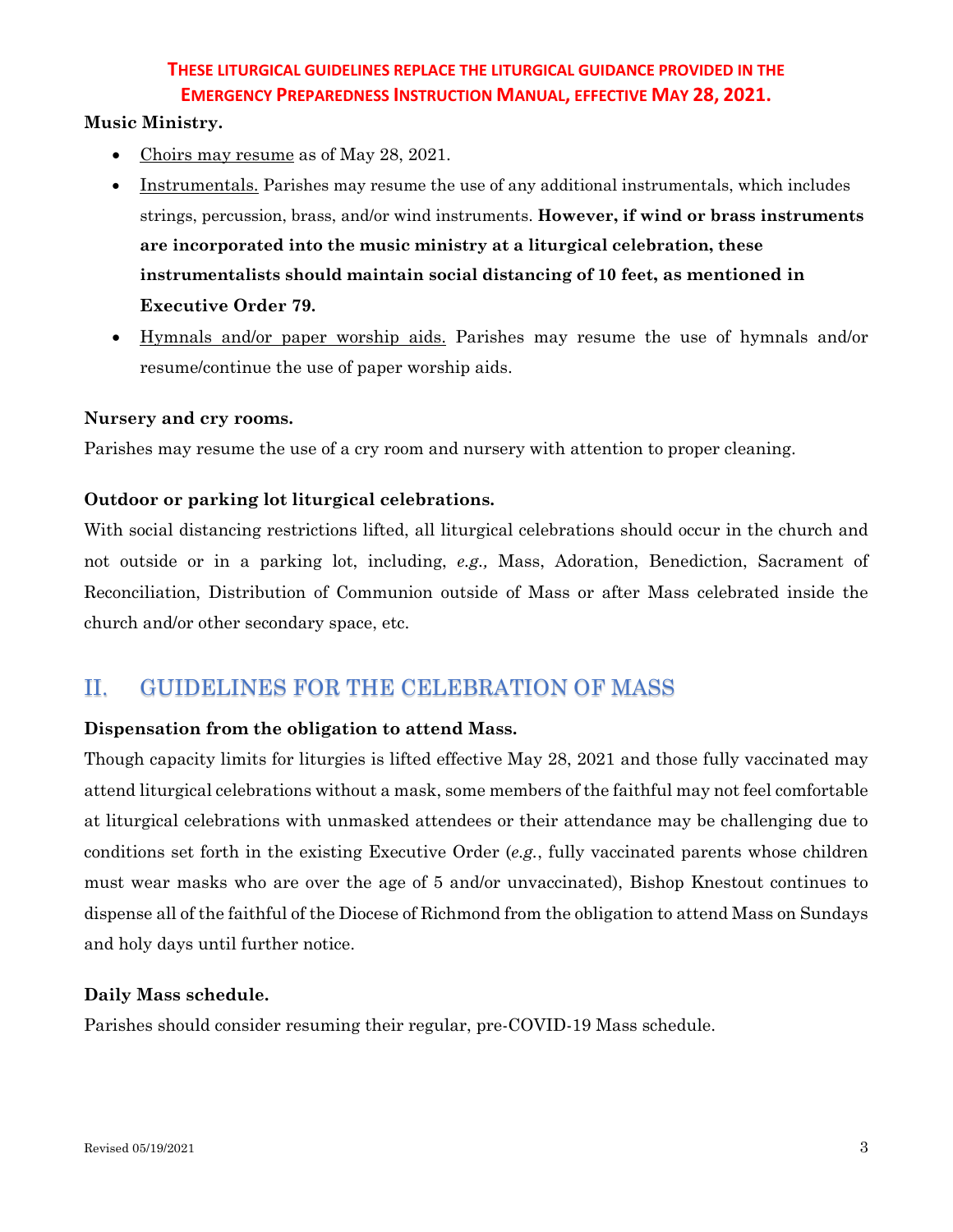#### **Designated "Mask Required" Mass**

Depending on the circumstances of a parish community, there may be some individuals uncomfortable returning to Mass at which fully vaccinated individuals not wearing a mask are present. A pastor—in consultation with his staff and councils—is invited to consider setting aside a Mass at which all in attendance—vaccinated or unvaccinated—are required to wear a mask. Further, if deemed necessary to designate a Mass as "Masks required for all in attendance," this Mass may also occur during the week and use the Sunday readings/Mass settings.

#### **Time between each Mass | Cleaning and Sanitizing the liturgical space(s).**

The sliding scale regarding the minimum time between Masses was lifted effective April 1, 2021. While cleaning and sanitizing between each Mass is no longer required, parishes are encouraged to continue cleaning the church building and pews with regularity, similar to the practice(s) before COVID-19.

#### **Children's Liturgy of the Word.**

Parishes may resume the Children's Liturgy of the Word.

#### **More than one priest present for Mass.**

Priests should receive under both species with a separate paten and chalice for each priest. If there is a single chalice, all of the priests should receive communion by intinction.

#### **Distribution of Holy Communion.**

- 1. Priest, deacons, seminarians, and lay ministers may distribute communion during the Mass.
- 2. If desired, a priest, deacon, seminarian, and lay minister may wear a mask for the distribution of communion, However, all who distribute communion must follow the mask guidance above for those fully vaccinated and those unvaccinated. Those distributing communion should sanitize their hands before distributing communion.
- 3. Parishes should remove any table(s) used by a minister to stand behind for the distribution of communion.
- 4. Plexiglass sneeze guards should be removed.
- 5. The unvaccinated wearing a mask during Mass must come forward wearing their mask, *e.g.*, the communicant should not remove his/her mask, exit his/her pew, and move forward in the communion line to receive communion without a mask.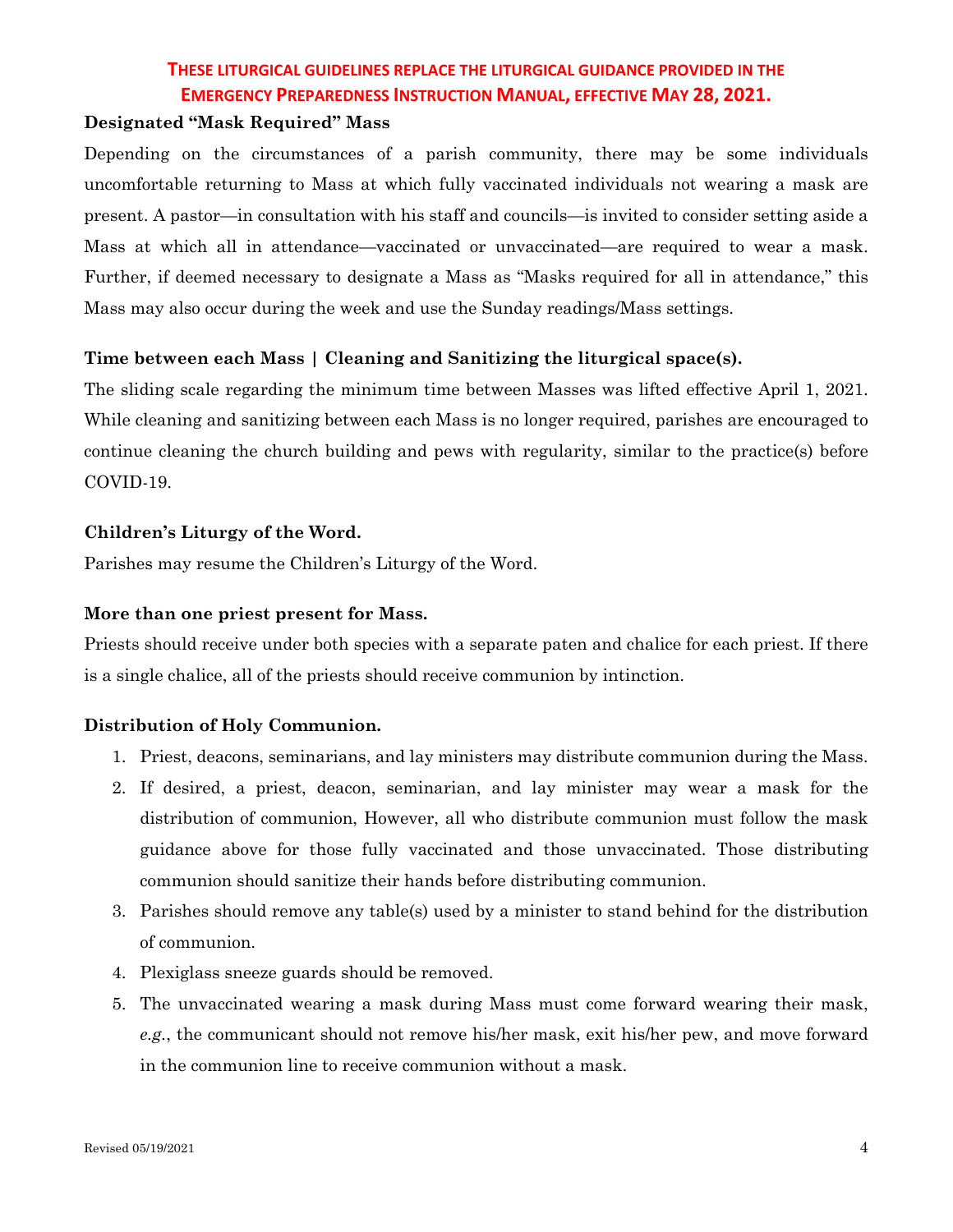#### **Distribution of the cup.**

The distribution of the cup remains suppressed for deacons and the lay faithful until further notice. If a deacon desires to receive under both species, he should consult with the pastor concerning the option of the priest communicating to the deacon using intinction.

#### **Additional specifics during the celebration of Mass.**

Offertory. Parishes may resume the passing of the baskets for the collection, or may continue to suppress the passing of baskets for the collection. If suppressed, parishes may continue to place the basket(s) at the front of the church for the faithful to place their offertory in immediately before stepping forward to receive communion or place a basket at the exit of the church for people to utilize as they exit the church after Mass, with an Usher nearby to monitor the basket.

Procession of the offertory and gifts of bread and wine. Parishes may resume the procession of the offertory and gifts of bread and wine. However, parishes may also continue to place on the altar the items necessary for the Liturgy of the Eucharist before Mass begins, as has become the recent practice or placed on the credence table in the sanctuary and brought forward to the altar at the appropriate time.

Lord's Prayer and Sign of Peace. Parishes are to continue the practice of refraining from holding hands during the Lord's Prayer and shaking hands during the Sign of Peace (bow or verbal gesture is appropriate).

Bulletins. Parish may resume the use of printed bulletins. It is recommended that Ushers distribute these items and sanitize their hands before distributing bulletins.

# III. CARING FOR THE FAITHFUL UNABLE TO ATTEND MASS

#### **Livestreaming/recorded Masses.**

Parishes are encouraged to continue livestreaming/recording Mass for the faithful unable to attend, *e.g.*, those who have not yet received a vaccine; those uncomfortable returning to Mass with unmasked attendees; etc.

Any event (public Mass, worship event, etc.) that is being livestreamed and includes individuals of the general public must give advanced notice that the livestream will be occurring. This includes Masses that are livestreamed within the same diocesan facility. The following language (or an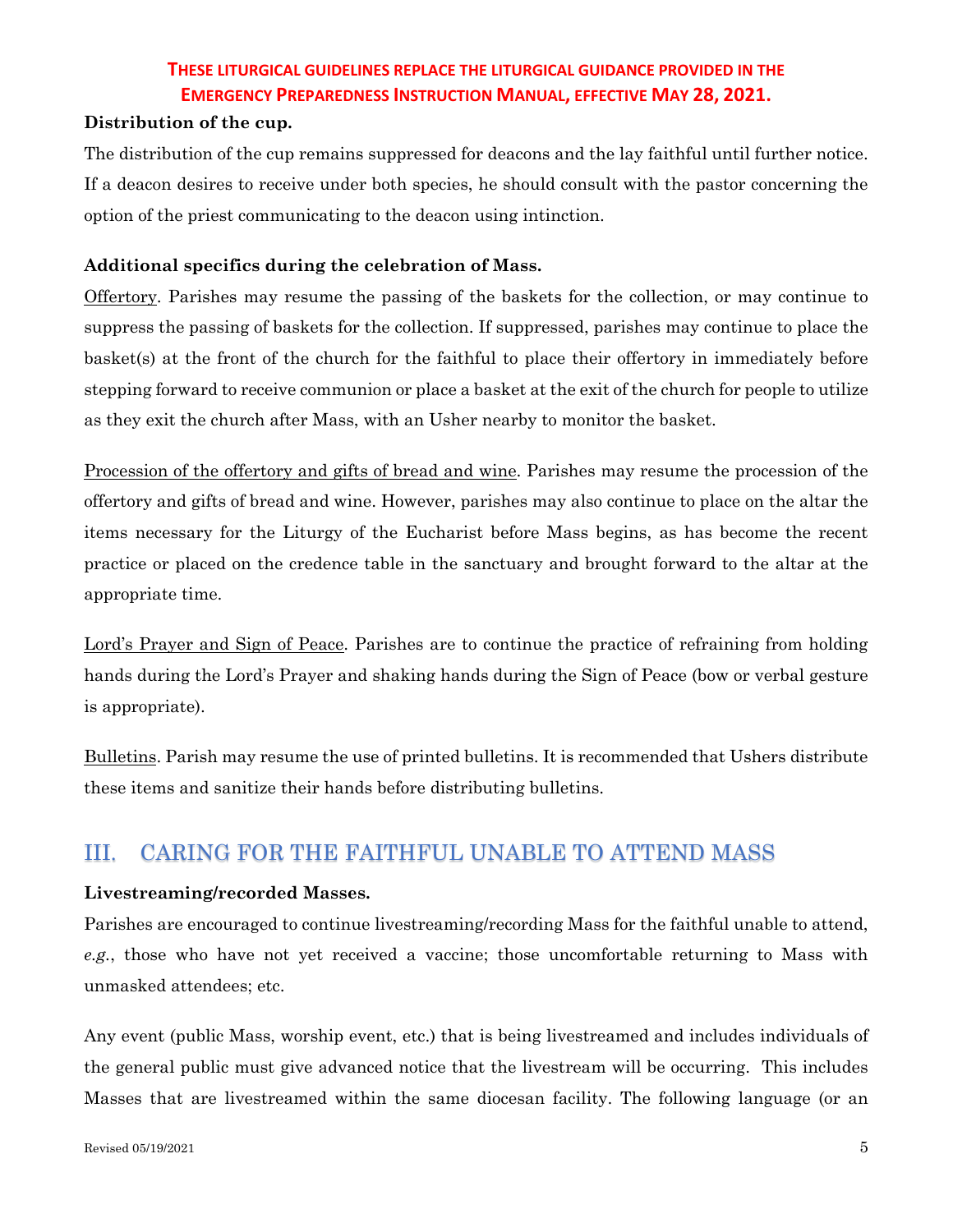appropriate adaptation) must be provide so as to give advance notice to your community via channels such as on-site signage and announcements, website and/or other digital media accounts.

*Due to COVID-19, Mass is being live streamed for use on various Diocesan digital media accounts of the Catholic Diocese of Richmond, including, but not limited to, the websites of the Catholic Diocese of Richmond and The Catholic Virginian, and social media platforms of the Catholic Diocese of Richmond. Photography and/or screenshot images from the livestream may be used for The Catholic Virginian print edition. If you do not wish to be captured by live streaming, please refrain from attending that particular Mass time.*

Posted homilies and recordings. Priests are encouraged to continue posting written or videotaped homilies and reflections from the readings of the Mass of the Day on the parish website.

**Prayers for communion by desire.** Parishes may wish to continue to provide prayers for communion by desire, as some members of the faithful, *e.g.*, those who have not yet received a vaccine; those uncomfortable returning to Mass with unmasked attendees; etc, may not feel comfortable attending Mass at this time.

# IV. GUIDELINES FOR USE OF CHURCH BUILDINGS

#### **Gatherings.**

Effective May 28, 2021, there are no gathering limits before or after Mass.

#### **Blessed Sacrament in the church.**

Parishes are encouraged to retain the practice of the tabernacle in the main body of the church. However, after consultation with the parish staff and councils, the tabernacle and/or Blessed Sacrament may return to reservation chapels (if the parish's custom pre-COVID-19 was the reservation of the Blessed Sacrament in a reservation chapel).

#### **Restroom usage.**

Parishes are no longer required to limit restroom usage.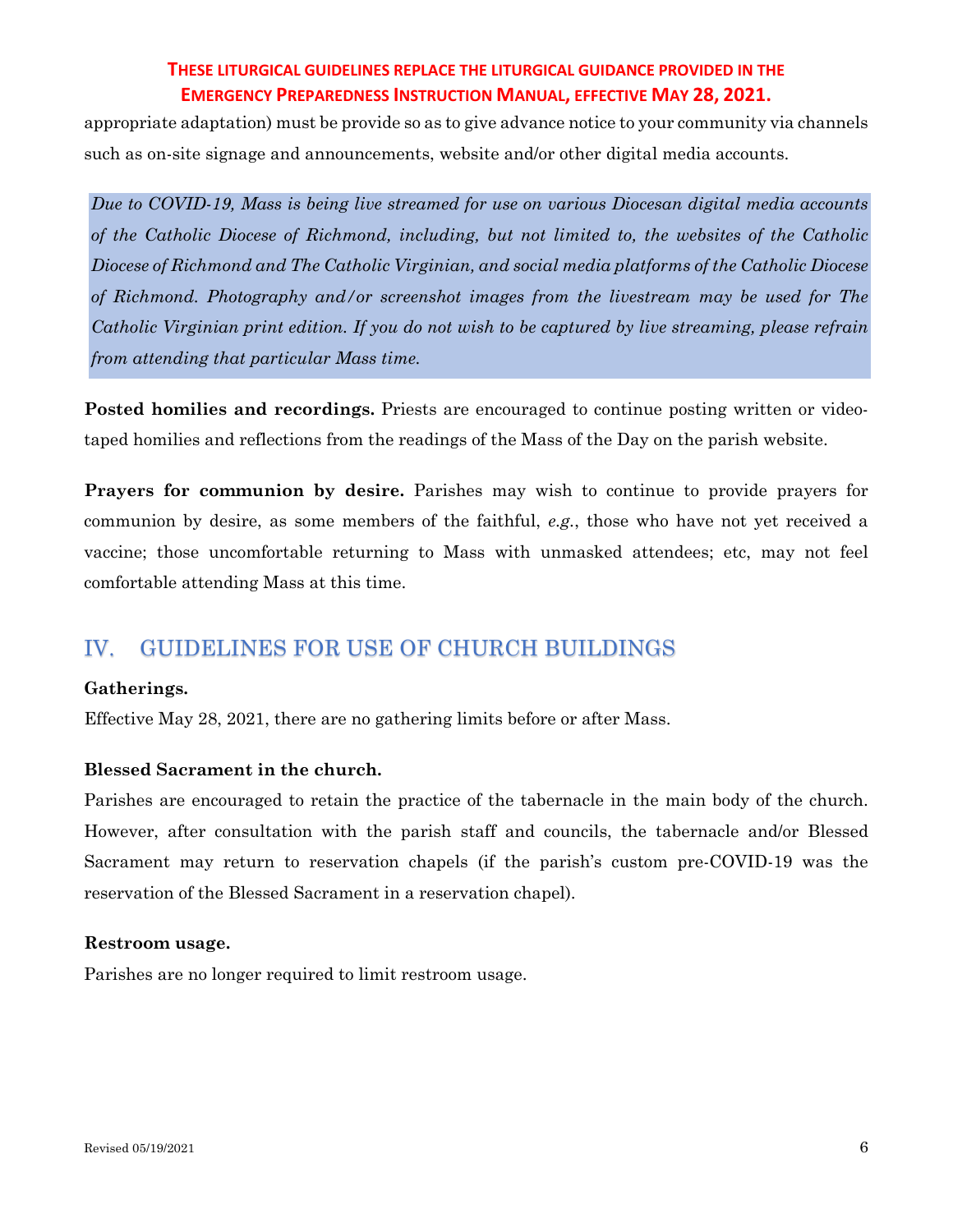#### **Baptismal fonts and holy water.**

Parish baptismal and holy water fonts—those with running water (living water) or still (non-moving water)—may be filled and used at this time at the discretion of the pastor. Parishes should clean and disinfect the font(s) following their practice(s) in place pre-COVID-19.

# V. GUIDELINES FOR OTHER LITURGICAL AND SACRAMENTAL CELEBRATIONS

#### **Distribution of Holy Communion.**

Holy Communion may not be distributed outside of a public Mass except when in the context of:

- 1. Administering the Anointing of the Sick
- 2. Viaticum accompanying the Last Rites
- 3. Visiting the sick or homebound, as outlined in section VI.

#### **Baptisms.**

An instrument is no longer required for the anointing(s) during the Sacrament of Baptism. However, similar to Anointing of the Sick, when anointing the individual, a new, unused instrument **may** be used for each individual baptized. Any used instruments should be discarded by burning them; parishes are, therefore, discouraged from using cotton swabs with plastic sticks.

#### **Weddings.**

All those in attendance at a wedding should follow the mask guidance for those fully vaccinated and those unvaccinated. For those unvaccinated, during weddings, the following adaptations may be used at the discretion of the pastor or administrator:

- The bride and her parent(s) is(are) not required to wear a mask when she processes down the aisle at the beginning of the wedding.
- While the bride and groom must wear a mask during the entire wedding liturgy except where outlined above, the bride and groom may remove their mask for the Rite of Marriage (*e.g.*, consent, reciting their vows, exchange of rings, etc.).
- Wedding pictures may be taken inside the Church where those in the pictures are not required to wear masks. In this instance, all individuals not taking pictures should exit the Church before masks are removed and masks must be worn by those in pictures when their picture is not being taken or while they are waiting to take their picture. Pictures outside are permitted without masks for the wedding party and family.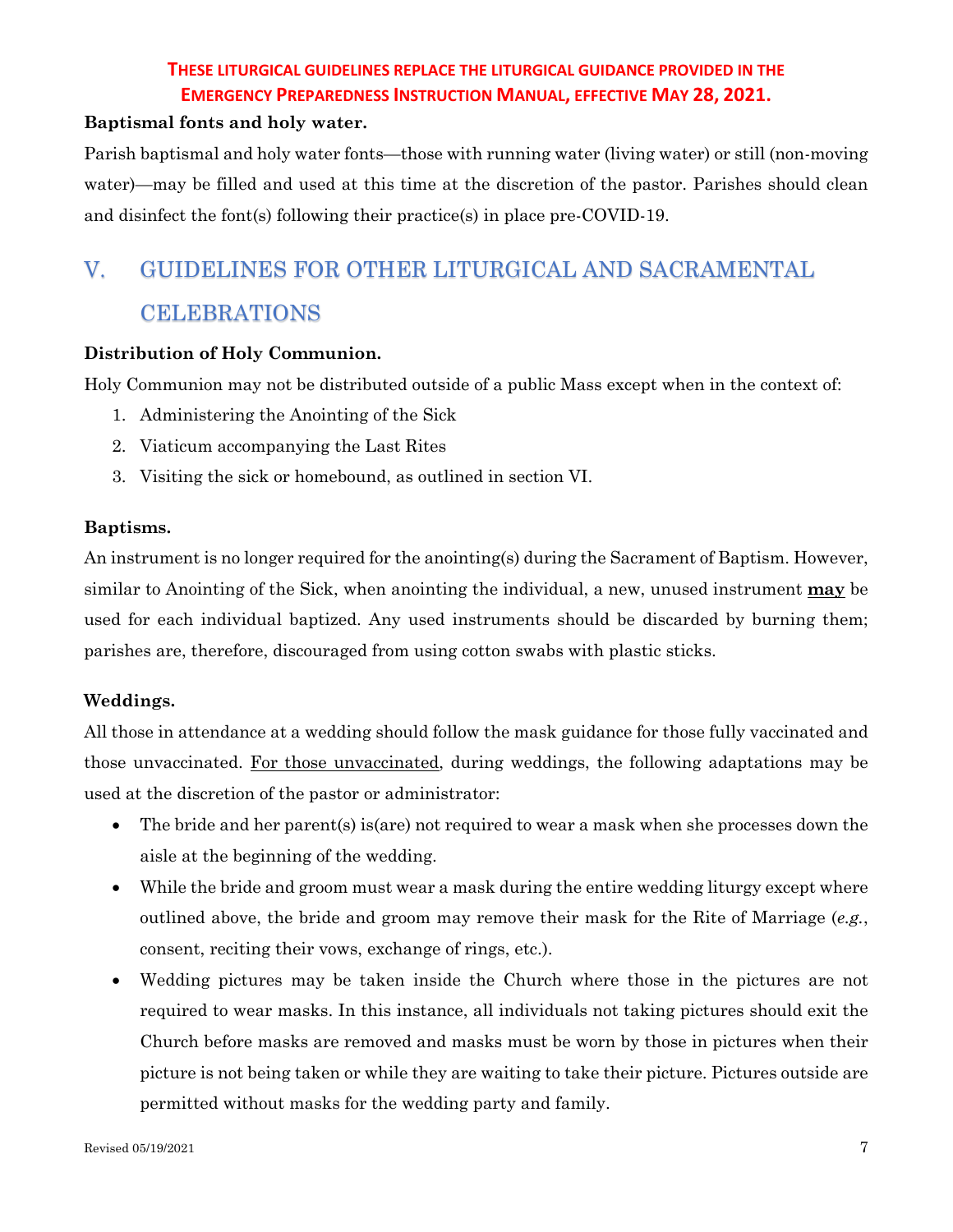#### **First Holy Communion.**

If pictures are taken with groups of non-related first communion candidates, masks must be worn. However, individual pictures may be taken with the pastor and the first communion candidate without masks at the pastor's discretion.

#### **Sacrament of Reconciliation.**

Individual reception of the Sacrament of Reconciliation is available and no longer needs to maintain social distancing; parishes may return to their pre-COVID-19 customs and practices for the Sacrament of Reconciliation.

#### **Holy Hours of Adoration with Exposition**.

Parishes may resume the celebration of Holy Hours of Adoration with Exposition for the lay faithful following the parish's pre-COVID-19 customs and practices.

#### **Eucharistic Processions on the Solemnity of Corpus Christi.**

Some parishes in the Diocese conclude a Mass on the Solemnity of Corpus Christi with a Eucharistic Procession; parishes are permitted to do so. Parishes concluding Mass on the Solemnity of Corpus Christi with a Eucharistic Procession are reminded to consult the *Ceremonial of Bishops* (CB), §387- 394, and *Holy Communion and Worship of the Eucharist Outside Mass* (HCWE), §101-108.

Parishes are reminded to take note of HCWE, §101, 102, 104 and CB, §392 & 393, which speak of the processions occurring outside of the church space.

# VI. PASTORAL CARE TO THE SICK

For priests to be available to those in need, they must be accessible by a reliable phone number that they are answering and checking for messages regularly each day. Pastors and Administrators should check their parish's after-hours voicemail to ensure that their emergency number is current and easily available to those in need. Special care should be made, as is the expectation at all times, to make sure that priests are attentive and responsive to all calls for pastoral care.

Out of a continued abundance of caution, it is advisable that priests, deacons, seminarians, or lay extraordinary ministers of holy communion contact the sick/homebound individual to ensure their comfort with receiving a visit and/or communion and/or anointing by the priest. Pastors are